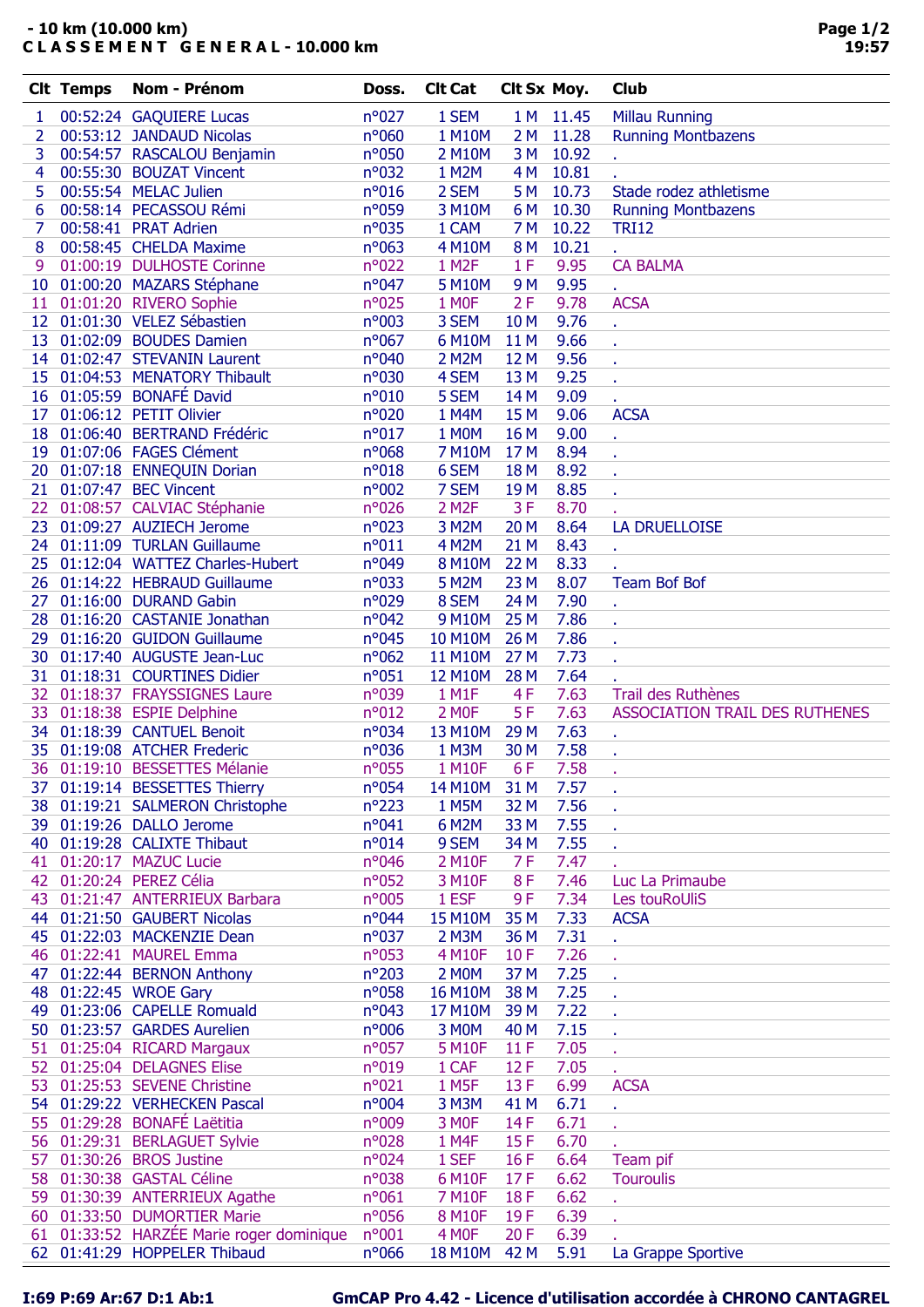## - 10 km (10.000 km) C L A S S E M E N T G E N E R A L - 10.000 km

| <b>Clt Temps Nom - Prénom</b>  |                |       |      |                                                                                                                         |
|--------------------------------|----------------|-------|------|-------------------------------------------------------------------------------------------------------------------------|
| 63 01:41:30 BOS Yoann          | $n^{\circ}064$ |       |      | La Grappe Sportive                                                                                                      |
| 64 01:41:32 JAMES Fabien       | $n^{\circ}065$ |       |      |                                                                                                                         |
| 65 01:45:56 SOLIGNAC Samuel    | $n^{\circ}015$ |       |      |                                                                                                                         |
| 66 01:45:57 PONS Caroline      | $n^{\circ}013$ | 2 SEF | 5.66 |                                                                                                                         |
| 67 01:49:21 DHUMEAUX Veronique | $n^{\circ}007$ | 2 M4F | 5.49 | LENCLOITRE LIC86                                                                                                        |
|                                |                |       | 22 F | Doss. Cit Cat Cit Sx Moy. Club<br>19 M10M 43 M 5.91<br>20 M10M 44 M 5.91 La Grappe Sportive<br>10 SEM 45 M 5.66<br>21 F |